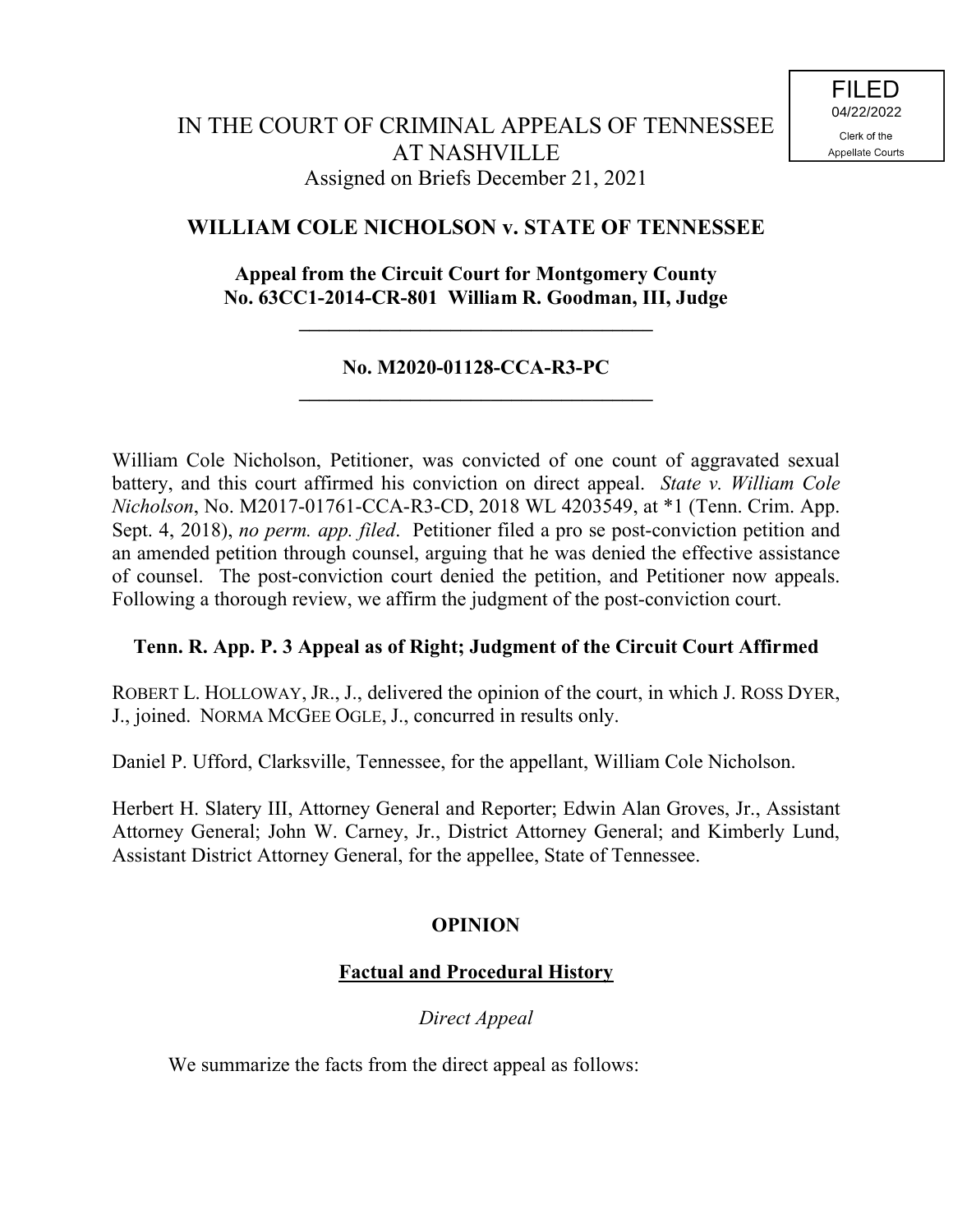S.N., Petitioner's wife and mother of the victim,<sup>1</sup> had five children when she married Petitioner in 2008. In 2010, she and her family moved with Petitioner to Clarksville when he was stationed at Fort Campbell. In 2012, S.N. told Petitioner she wanted a divorce, but she and Petitioner continued to co-parent the children. In 2013, Petitioner moved into an apartment that he shared with a roommate. Petitioner had the master bedroom in the apartment with a bathroom adjacent to his room. *Id*. at \*1.

L.M. was twelve years old when Petitioner moved to the apartment, and she and her siblings would spend the night there "[e]very weekend, if not every other weekend." In the apartment, Petitioner had a twin bed and a futon for the children to use when staying the night. L.M. had a "[d]ad and daughter" relationship with Petitioner, and they were "very close." *Id*.

S.N. learned of an incident between Petitioner and L.M. through a written note, and initially, L.M. denied the incident with Petitioner. Soon thereafter, L.M. received mental health treatment at a facility. Although no official diagnosis was made, medical professionals observed L.M. and found that L.M. was "hearing voices since the incident happened" and said that her behaviors indicated "borderline schizophreni[a], multiple personality and depression." S.N. said that L.M.'s behaviors did not arise until after the offense. *Id*.

L.M. testified that, one evening when she was twelve years old and visiting Petitioner's apartment, she took a shower in the bathroom adjacent to Petitioner's bedroom. Although she usually dressed in the bathroom after a shower, this time she forgot a shirt, so she came out of the bathroom wearing her underwear and wrapped in a towel to look for her clothes in her bag next to the futon in the bedroom. *Id*.

While holding the towel around her, L.M. bent over to look in her bag. L.M. testified that she knew at that time that Petitioner was behind her so she "shuffled to the side a little bit" because she thought she was in Petitioner's way. L.M. testified that Petitioner, while standing behind her, "placed his hands around [her] hips and . . . put his thighs against [hers] and [she] could feel the outline of his privates" on her buttocks. She said that Petitioner's "privates" felt hard. L.M. said, "what are you doing, you little weirdo," and Petitioner replied, "don't give me attitude." Petitioner then went to take a shower. *Id*.

L.M. did not tell S.N. about the offense right away because she was scared. Instead, L.M. wrote a note to her best friend to tell her about the offense because "[i]t was becoming

 $\overline{a}$ 

 $1$  To protect the anonymity of the minor victim, we refer to both the victim and her mother by their initials.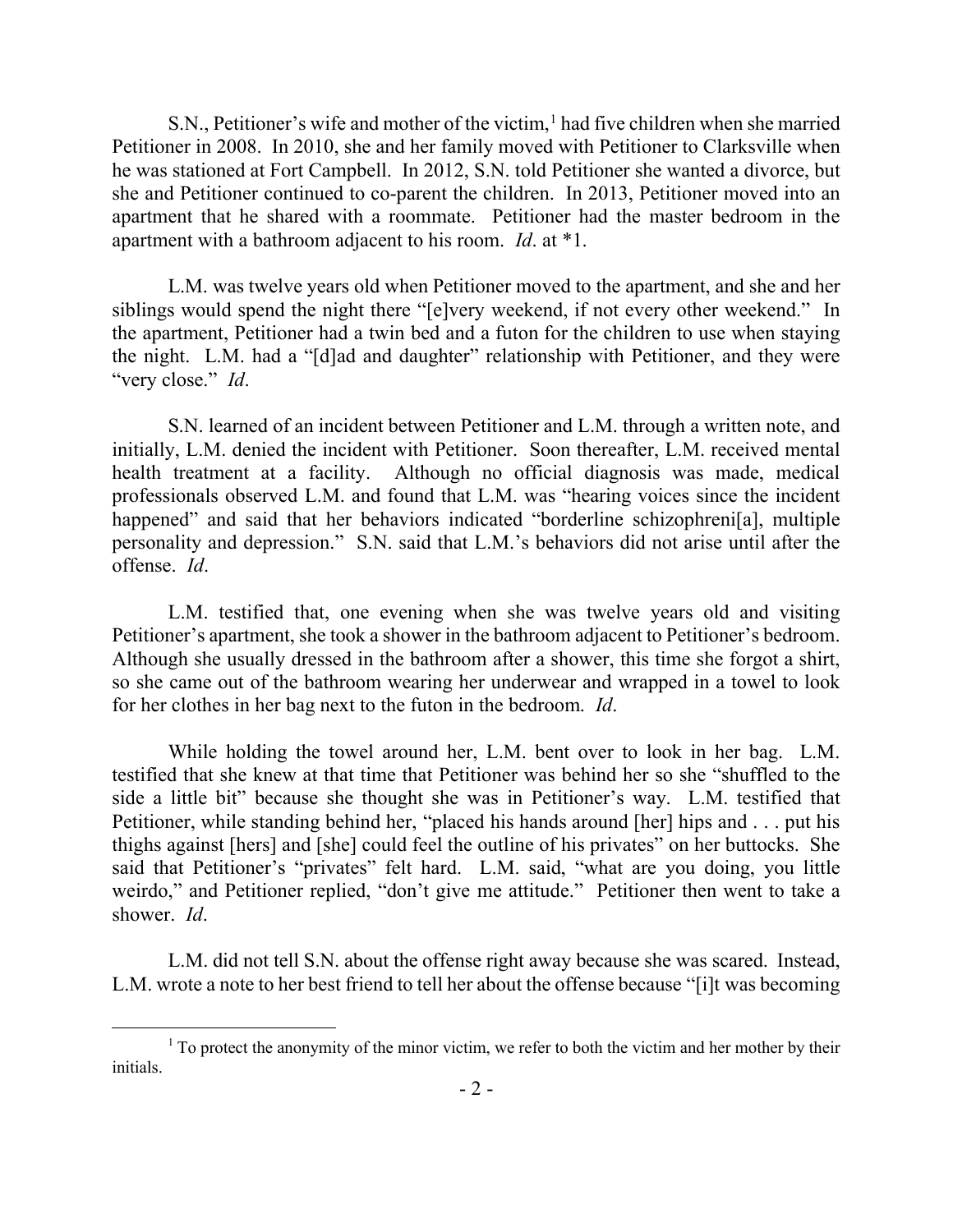a really big burden on my heart." S.N. received the note, but when she confronted L.M., L.M. denied it because she "was scared and . . . didn't want to . . . break up the family." L.M. later realized that she "had to make sure everybody knew" what had happened before she was sent to the mental health facility. L.M. said that she told the doctors at the mental health facility that she had been hearing voices since "[a] little while after the incident" whenever she got "extremely upset." *Id*. at \*2.

Clarksville Police Department Detective DeMone Chestnut interviewed Petitioner about the offense, and Petitioner initially denied all allegations but later "admitted to putting [L.M.] in a bad situation." Petitioner also "admitted to grabbing [L.M.] and pressing his penis up against her buttocks . . . [and] admitted that he did have an erection," but Petitioner denied that it was for sexual gratification. Petitioner told Detective Chestnut that L.M. did not lie and that "[e]verything she said was true." During the interview, Petitioner wrote a letter of apology to L.M. The relevant portion of the letter is as follows:

I also want you to know that I am actually proud of you for doing what you believed was right, and I hope you continue doing so. I hope that you can forgive me one day and that you, your sisters, and brother, and I can hopefully start building a relationship again.

### *Id*.

When asked whether Petitioner specifically admitted to "grabb[ing] hold of [L.M.] and rubb[ing] his private area on her buttocks," Detective Chestnut responded, "He admitted what [L.M.] stated was truthful." Detective Chestnut then testified that Petitioner admitted that "he may have bumped into [L.M.]" but that Petitioner never admitted to having an erection during the incident. In the video of the interview, the following exchange occurred:

Detective Chestnut: You're saying that your penis did touch her, that you did have an erection, but it wasn't done purposely and you wasn't, you're not sexually aroused by her?

Petitioner: Correct.

# *Id*. at \*2-3.

Detective Chestnut testified that he understood Petitioner's answer of "[c]orrect" as a response to all three questions.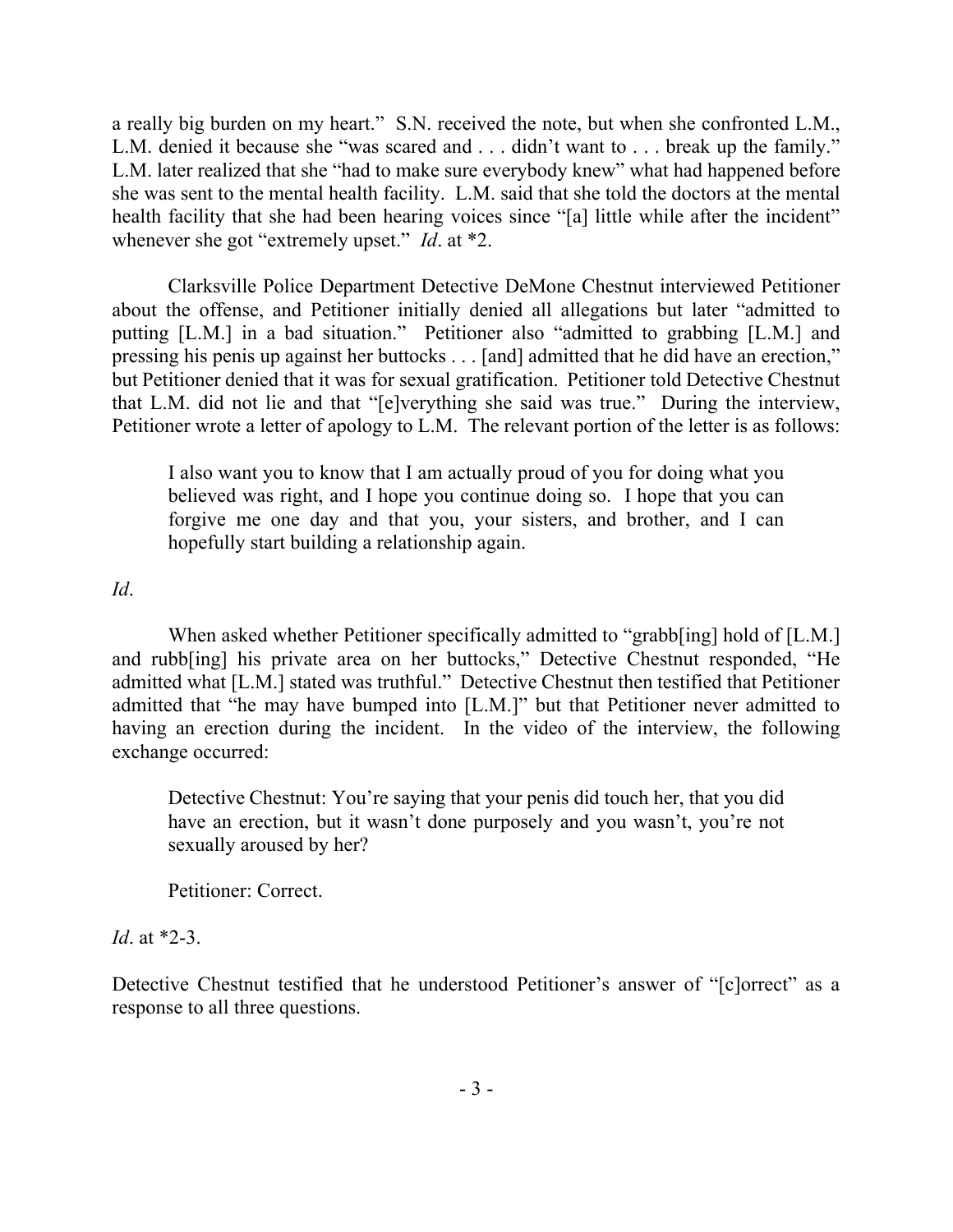Petitioner testified that, during the offense in question, L.M. came out of the bathroom wrapped in a towel to get her clothes and that he "went to get out of her way" because he "was uncomfortable with her state of dress." He said that "there was a small space" and that he "bumped into her." Petitioner stated that L.M. was bent over when he moved behind her and acknowledged that it was possible that he had an erection at that time. Petitioner did not recall putting his hands on L.M. when he moved past her but stated that "[a]nything is possible." He said that he did not intend to touch L.M. in a sexual manner. *Id*. at \*3.

Petitioner stated that he never admitted to Detective Chestnut that he had an erection. He said that he initially denied the allegations because he "had no reason to think of this particular situation" when L.M. said that he had touched her. Petitioner explained that, when Detective Chestnut asked him the series of three questions during the interview, Petitioner's response of "[c]orrect" was intended only as a response to the last question of "you're not sexually aroused by [L.M.]?" and that his answer was not intended as an admission to all three questions. He said that he wrote the letter to L.M. "to try to bring reconciliation to the family" and did not intend it as an admission of sexual assault. *Id*.

Petitioner also testified that, after L.M. went to the mental health facility, he learned that she "hears things" and "had been hallucinating." He stated that, prior to the offense, L.M. would "pull her hair" and "get very – almost over the top upset" over "[w]hatever pushed her buttons at that time." Petitioner testified that he and S.N. had discussed mental health treatment for L.M. prior to the offense, but S.N. "didn't follow through on it." *Id*.

A jury found Petitioner guilty of aggravated sexual battery and sentenced him to eight years' incarceration, and this court affirmed his conviction on direct appeal. *Id*. at \*3-\*4.

#### *Post-Conviction Petition and Hearing*

Petitioner filed a timely pro se Petition for Post-Conviction Relief and an amended petition through counsel (collectively "the Petition") arguing that he was denied the effective assistance of counsel. He claimed that trial counsel (1) failed to introduce L.M.'s mental health records at trial; (2) failed to subpoena L.M.'s mental health physician; (3) failed to interview favorable witnesses or subpoena them; (4) failed to be available for communication during trial because he sat at the prosecution table, leaving Petitioner to sit alone at the defense table; (5) failed to object to Detective Chestnut's presence during the testimonies of witnesses prior to Detective Chestnut's testifying; and (6) failed to file a motion to suppress the video of the police interview.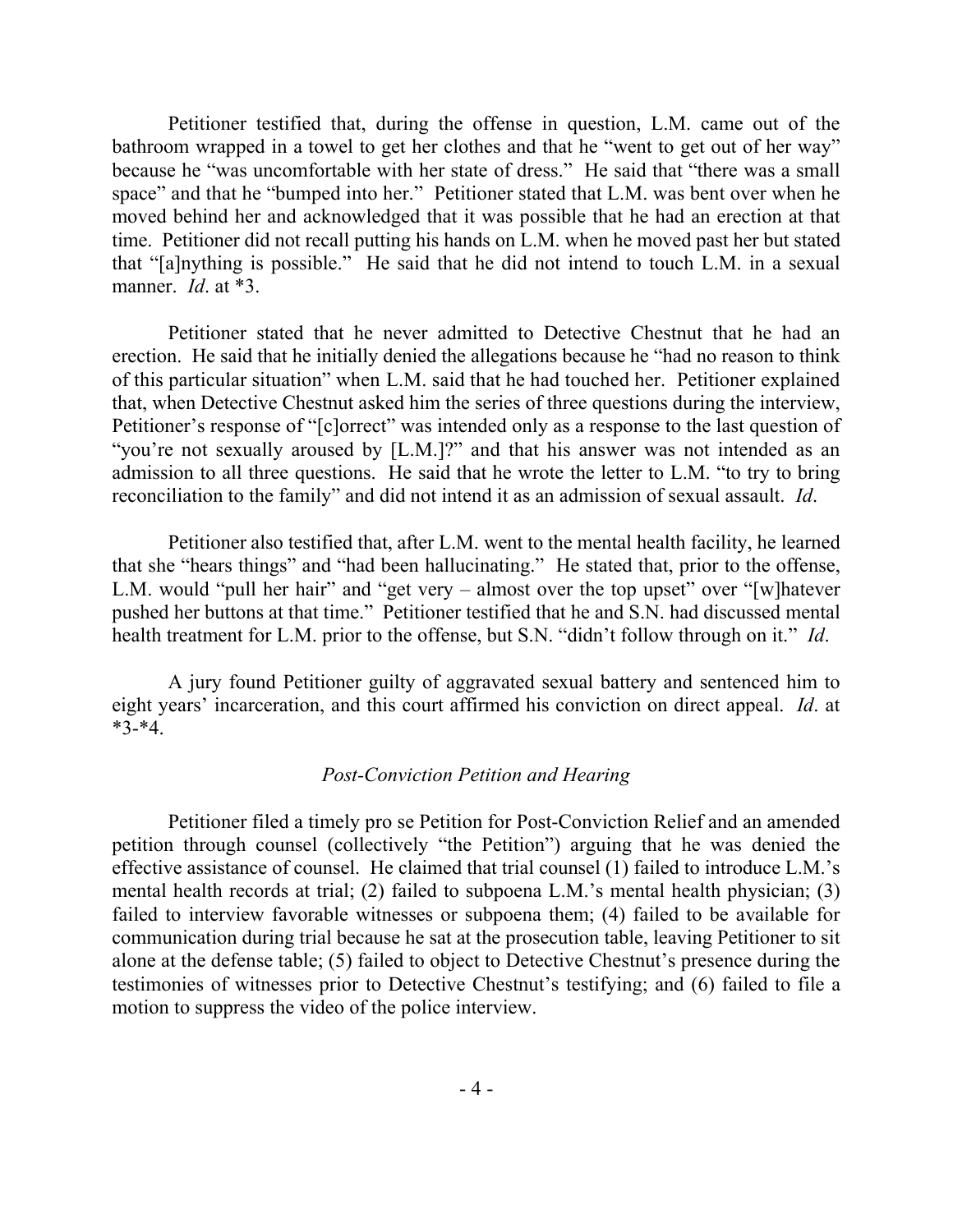At the hearing on the Petition, trial counsel testified that he did not recall how many times he met with Petitioner. He did not recall discussing L.M.'s mental health records with Petitioner. Trial counsel said that he received documents "related to the child" that he did not believe he was supposed to have. He explained, "I felt very uncomfortable even having them in my possession [be]cause I wasn't sure that we were supposed to have them. . . . I didn't get them from the D.A., as far as I can recall. I believe they came from [Petitioner]." Trial counsel recalled that, after Petitioner was charged, Petitioner procured L.M.'s medical records without speaking to her mother, so trial counsel was concerned about possible HIPPA violations. Trial counsel testified that he "didn't do anything" about the records and did not file an "appropriate subpoena" for them.

Trial counsel "could only assume" that he discussed favorable witnesses with Petitioner but said that Petitioner was the only witness at trial for the defense.

Regarding whether trial counsel sat with Petitioner during trial, he stated:

[T]he only time I don't sit with my clients at a jury trial is either when I'm at the podium questioning people or if I have to move to be able to see a witness better or to watch the screen. Because in this courtroom if you have a short witness and I'm sitting right there, I can't see them through the podium. [S]o I know I have sat behind [the prosecutor] on the bench back there before[,] and if I go to her table, it's during a break where we're conferring something.

Trial counsel explained that any judge "would want to know why I'm not sitting next to my client during the course of the trial and sitting at the prosecutor's table the whole time. I just can't believe that I did that."

Trial counsel stated that he does not allow his clients to talk to him while anyone is testifying so that he will not miss an important piece of testimony. He explained that he gives his clients paper and "their own pen" to write down questions and comments and that he reviews a client's comments before and after his cross-examination of a witness. Trial counsel did not recall whether Petitioner had any questions or comments during trial.

Trial counsel testified that Petitioner wrote a letter to L.M. at the request of police. He explained that Petitioner "wasn't in custody when he wrote it, and he wasn't forced to do it. He didn't have to so there was no -- no *Miranda* issue or anything like that."

Trial counsel said that, in many sexual abuse cases with videos, he would "hire" a "juror" pretrial to get an "honest opinion" about the effect of the videos and "how bad or how good it looks or whatever else." He did not recall whether he hired a mock juror to review Petitioner's police interview video. Trial counsel said that there were no concerns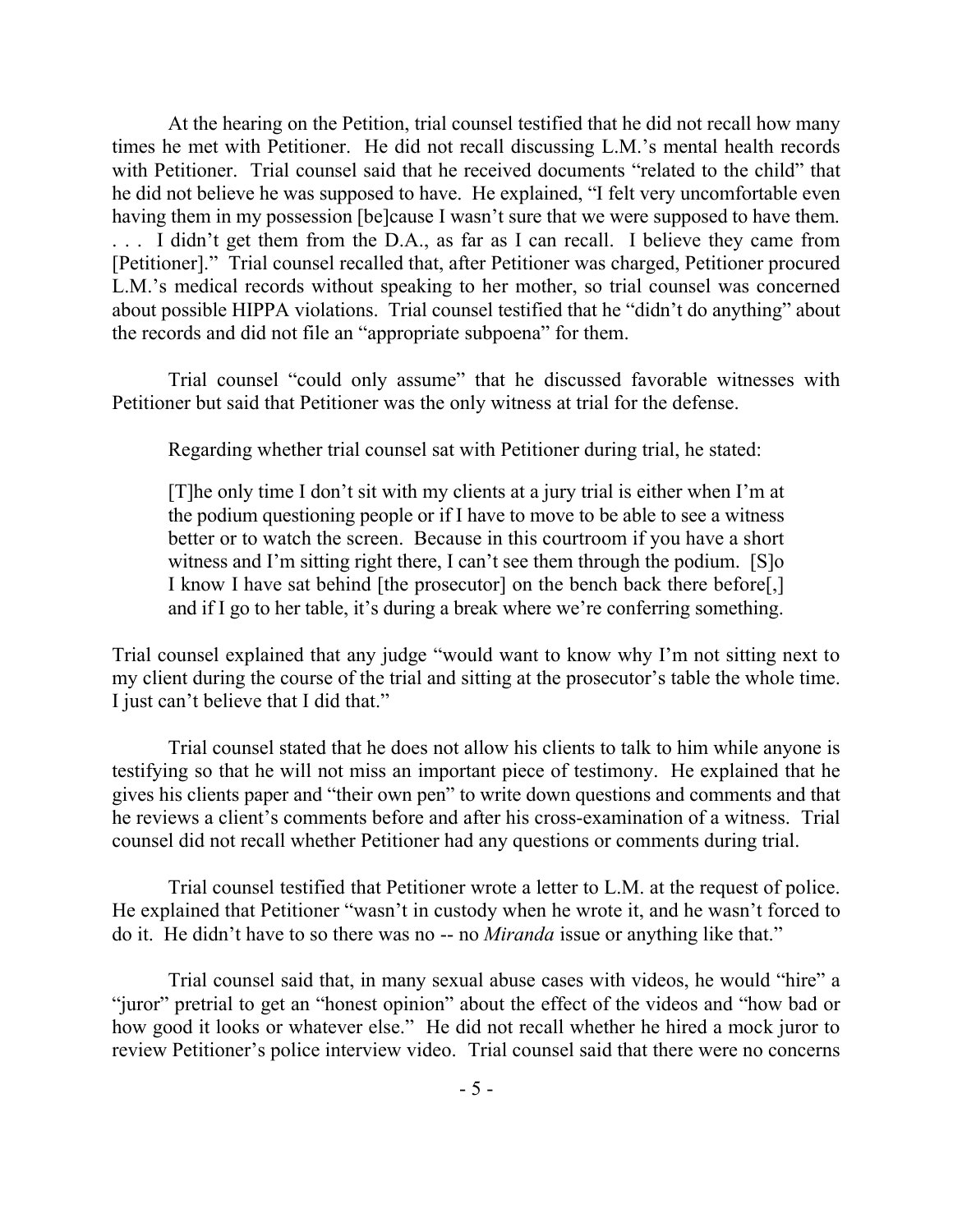about the constitutionality of the video because Petitioner went to the police station voluntarily. Trial counsel explained that the police "sucker people into hanging themselves" by telling them that they can leave at any time during the interview, therefore not requiring the reading of *Miranda* rights.

Trial counsel stated that he always discusses a client's testimony with the client prior to trial and discusses whether testifying is in the client's best interests. He said that he tries to teach his clients how to testify like Tennessee Bureau of Investigation experts who testify like "professionally-trained actors" who "turn to the jury and look at them." He stated, "I leave it up to [the clients] to make the decision, [and] I can't say that I told [Petitioner] to testify but I probably did."

Trial counsel did not recall if he filed any pretrial motions or if there was a forensic interview of L.M. He did not recall whether Petitioner discussed L.M.'s sexual history with him.

On cross-examination, trial counsel stated that he had been practicing law since 1997 and that he had been counsel for about thirty trials. He said that he did not recall Detective Chestnut sitting at the prosecution table during trial. Trial counsel said that it was "pretty standard" to have the investigating officer sitting at the prosecution table during trial as the State's representative. He agreed that he cross-examined L.M. and S.N. about L.M.'s mental health history at trial and that L.M. and S.N. admitted to L.M.'s mental health issues.

Trial counsel recalled that he and the prosecutor together opened the letter Petitioner wrote during his police interview and that the letter had been sealed for "a long time." Trial counsel said that he did not recall that the letter was an admission of guilt but that it was an apology because police "asked him to write one." He agreed that, when the prosecutor questioned Petitioner at trial, Petitioner said it was "possible" that he had touched L.M. with his "privates" and that he had an erection. Trial counsel explained,

If you're being accused of sexually assaulting a child in that way, you definitely do not say you might have had an erection when you went up and did that to the child. . . . That just destroys your whole defense that what you did . . . wasn't for a sexual purpose or sexual gratification.

And when he said that, I think my jaw probably dropped, as in, what in the world were you thinking saying that? He didn't admitted [sic] that he did it for a sexual purpose but when you asked him that and he said he may have an erection when he did that, sorry, that was -- that did him in.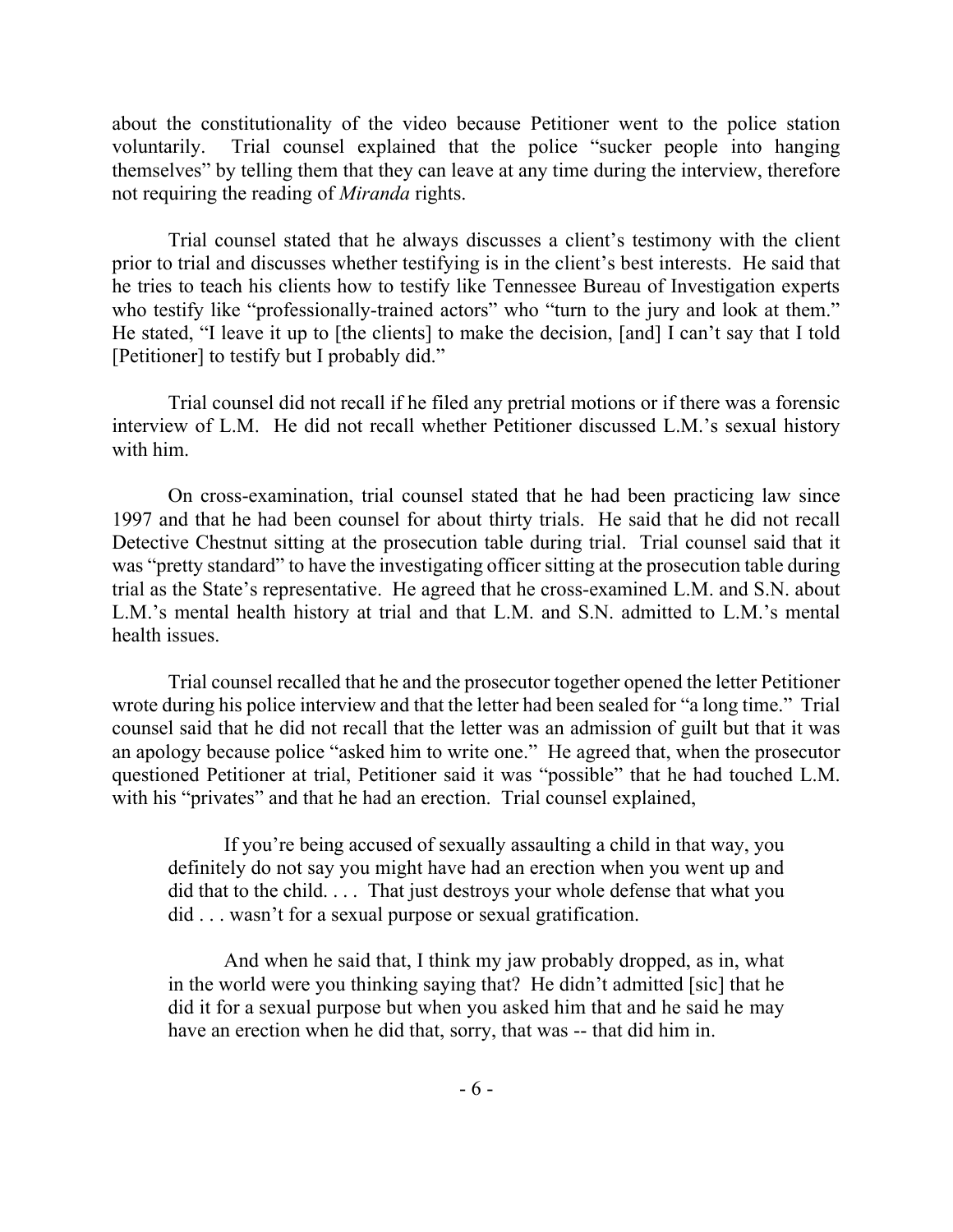Trial counsel agreed that L.M. and Petitioner were the only people present at the time of the offense, and thus, they were the only witnesses.

Petitioner testified that he retained trial counsel after his police interview and that he met at trial counsel's office "four or five times." He said that, after he was charged with the present offense, he moved to South Carolina in 2014, after he separated from the Army. Petitioner said that trial counsel would not return his phone calls for up to two weeks.

Petitioner said that trial counsel did not give him a reason why he did not want to introduce the medical records at trial. He stated that trial counsel did not hire an investigator and that trial counsel did not discuss with him the contents of L.M.'s forensic interview. Petitioner said that he was concerned about the interview because he claimed L.M's story had "multiple variations." Petitioner did not believe that trial counsel appropriately addressed the inconsistencies in L.M.'s story. Petitioner stated that trial counsel did not hire a "mock juror" in his case.

Petitioner said that trial counsel left his belongings at the defense table but that, "any time the jury was [t]here," he sat on the prosecution side, and Petitioner sat by himself. Petitioner recalled that the only time trial counsel sat with him was during jury instructions. Petitioner agreed that trial counsel provided him a pen and paper to write down comments and questions but said that trial counsel did not look at or consider his comments and questions.

Petitioner stated that he understood that Detective Chestnut was the State's representative at trial but that he was concerned that Detective Chestnut could have altered his testimony based on prior witnesses' testimonies. He recalled that, when he discussed this concern with trial counsel, trial counsel said that it was "agreed upon and that the court was okay with it."

Petitioner said that he "had no qualms" about testifying and that he agreed to do it. However, he said that trial counsel never went through his testimony with him prior to trial. Petitioner did not believe that trial counsel effectively explained the ramifications of testifying at trial.

On cross-examination, Petitioner agreed that he never told trial counsel that he had an erection that he pressed against L.M. He agreed that trial counsel was "rightly surprised" by Petitioner's testimony at trial. Petitioner stated that, when police interviewed him, he was free to leave and that he left when the interview was over. He said that he voluntarily wrote the apology letter to L.M.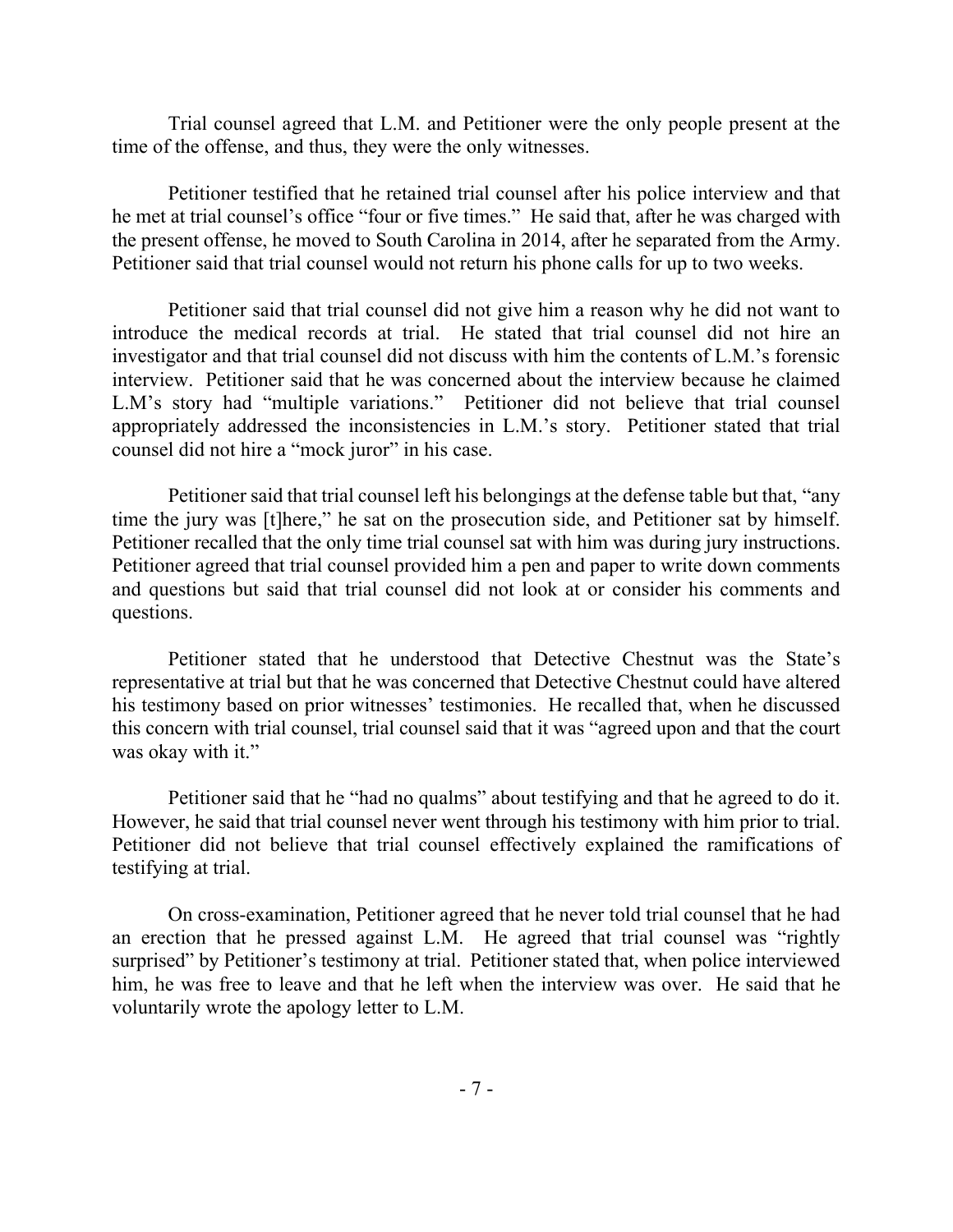Petitioner said that, when he learned that L.M. was going to testify at trial, he was not sure what she was going to say. He explained that there were "a couple versions to her story" and that he was unaware what her testimony at trial would be. Petitioner agreed that trial counsel cross-examined L.M. and S.N. about L.M.'s mental health issues.

Petitioner agreed that, even though trial counsel sometimes took up to two weeks to return his phone calls prior to trial, trial counsel always called him back.

### *Post-Conviction Court's Order Denying Petition*

The post-conviction court denied the Petition in a written order. Regarding L.M.'s mental health records, the post-conviction court noted that Petitioner did not produce those records for the post-conviction hearing and that he did not provide any evidence as to what L.M.'s mental health physician would have testified to at trial. Thus, the court concluded that Petitioner did not establish prejudice for trial counsel's failure to submit the records or subpoena the physician.

Likewise, the post-conviction court noted that Petitioner failed to establish which "favorable witnesses" trial counsel did not subpoena for trial or what those witnesses would have testified to at trial. The court stated that Petitioner did not establish either deficiency or prejudice for trial counsel's failure to call favorable witnesses.

The post-conviction court concluded that Petitioner's allegation that trial counsel sat at the prosecution table was "not proven" and was "without merit." The post-conviction court stated that it did not "have any recollection of such actions on the part of trial counsel" during trial.

The post-conviction court noted that Petitioner failed to produce any authority for his contention that trial counsel should have moved the court to have Detective Chestnut testify first so as not to "taint" his testimony with other witnesses. The post-conviction court explained,

The State has the prerogative to designate its representative, and the right to call its witnesses in such order as it may choose. The failure of trial counsel to object to this procedure is not found to be below the standard described in *Goad v. State*, 938 S.W.2d 363 (Tenn. 1996), and therefore this issue is found to be without merit.

Regarding the video of Petitioner's police interview, the post-conviction court concluded that Petitioner presented no evidence that the video was unreliable. It found that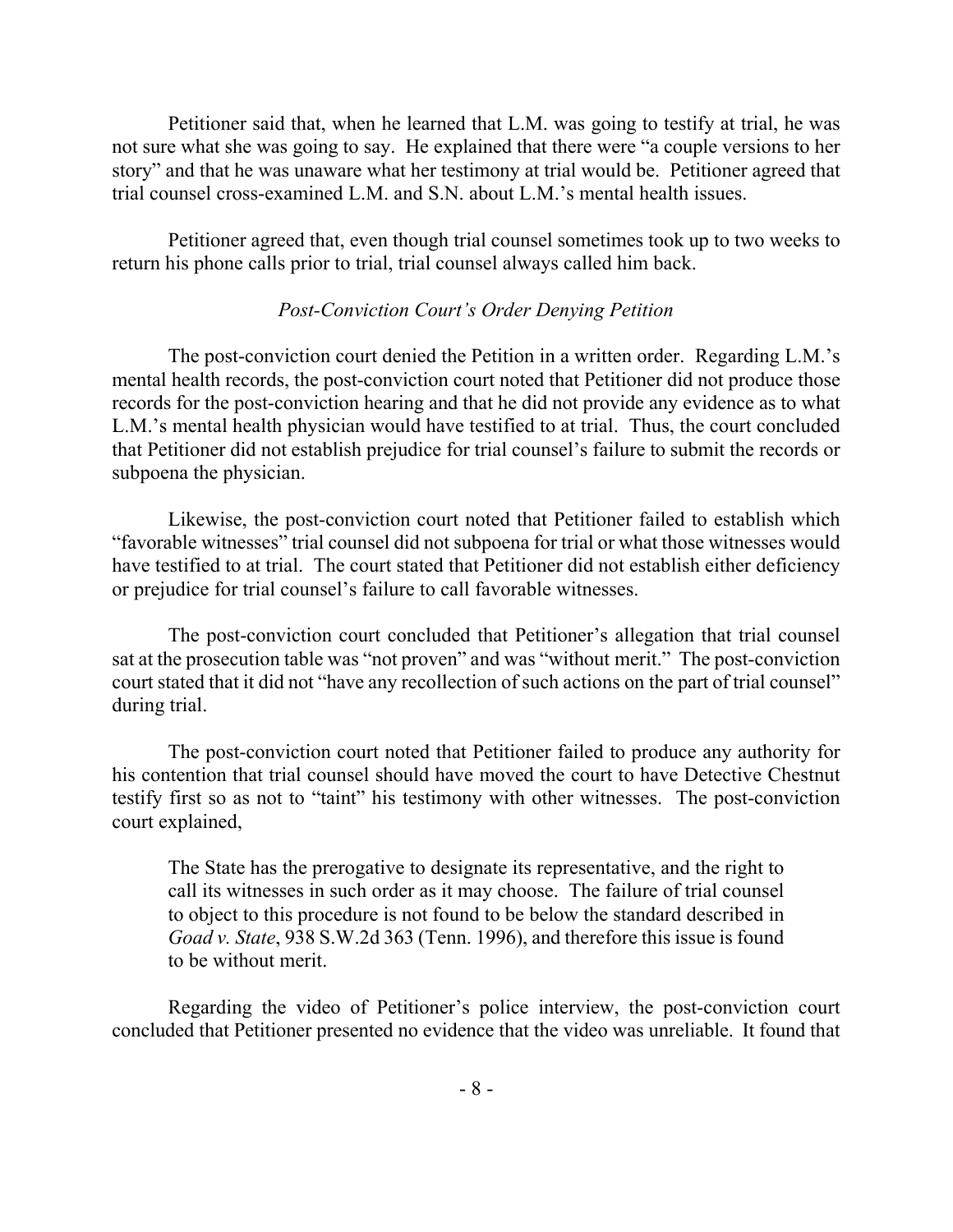Petitioner's interview was voluntary and that Petitioner failed to establish any basis for its suppression at trial.

Petitioner now timely appeals.

#### **Analysis**

#### *Post-Conviction Standard of Review*

In order to prevail on a petition for post-conviction relief, a petitioner must prove all factual allegations by clear and convincing evidence. *Jaco v. State*, 120 S.W.3d 828, 830 (Tenn. 2003). Post-conviction relief cases often present mixed questions of law and fact. *See Fields v. State*, 40 S.W.3d 450, 458 (Tenn. 2001). Appellate courts are bound by the post-conviction court's factual findings unless the evidence preponderates against such findings. *Kendrick v. State*, 454 S.W.3d 450, 457 (Tenn. 2015). When reviewing the postconviction court's factual findings, this court does not reweigh the evidence or substitute its own inferences for those drawn by the post-conviction court. *Id.*; *Fields*, 40 S.W.3d at 456 (citing *Henley v. State*, 960 S.W.2d 572, 578 (Tenn. 1997)). Additionally, "questions concerning the credibility of the witnesses, the weight and value to be given their testimony, and the factual issues raised by the evidence are to be resolved by the [postconviction court]." *Fields*, 40 S.W.3d at 456 (citing *Henley*, 960 S.W.2d at 579); *see also Kendrick*, 454 S.W.3d at 457. The trial court's conclusions of law and application of the law to factual findings are reviewed de novo with no presumption of correctness. *Kendrick*, 454 S.W.3d at 457.

#### *Ineffective Assistance of Counsel*

The right to effective assistance of counsel is safeguarded by the Constitutions of both the United States and the State of Tennessee. U.S. Const. amend. VI; Tenn. Const. art. I, § 9. In order to receive post-conviction relief for ineffective assistance of counsel, a petitioner must prove: (1) that counsel's performance was deficient; and (2) that the deficiency prejudiced the defense. *Strickland v. Washington*, 466 U.S. 668, 687 (1984); *see State v. Taylor*, 968 S.W.2d 900, 905 (Tenn. Crim. App. 1997) (stating that the same standard for ineffective assistance of counsel applies in both federal and Tennessee cases). Both factors must be proven in order for the court to grant post-conviction relief. *Strickland*, 466 U.S. at 687; *Henley*, 960 S.W.2d at 580; *Goad*, 938 S.W.2d at 370. Accordingly, if we determine that either factor is not satisfied, there is no need to consider the other factor. *Finch v. State*, 226 S.W.3d 307, 316 (Tenn. 2007) (citing *Carpenter v. State*, 126 S.W.3d 879, 886 (Tenn. 2004)). Additionally, review of counsel's performance "requires that every effort be made to eliminate the distorting effects of hindsight, to reconstruct the circumstances of counsel's challenged conduct, and to evaluate the conduct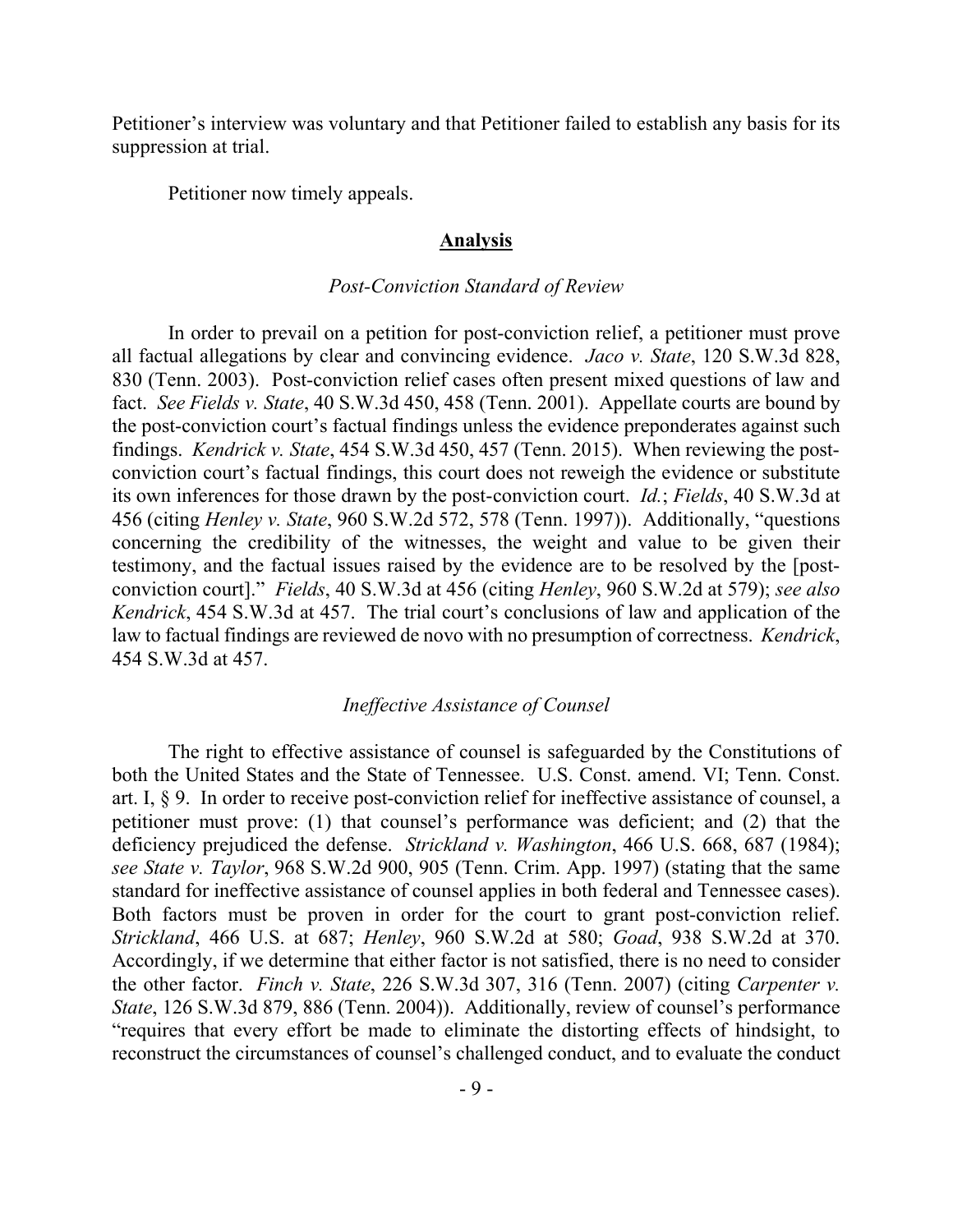from counsel's perspective at the time." *Strickland*, 466 U.S. at 689; *see also Henley*, 960 S.W.2d at 579. We will not second-guess a reasonable trial strategy, and we will not grant relief based on a sound, yet ultimately unsuccessful, tactical decision. *Granderson v. State*, 197 S.W.3d 782, 790 (Tenn. Crim. App. 2006).

As to the first prong of the *Strickland* analysis, "counsel's performance is effective if the advice given or the services rendered are within the range of competence demanded of attorneys in criminal cases." *Henley*, 960 S.W.2d at 579 (citing *Baxter v. Rose*, 523 S.W.2d 930, 936 (Tenn. 1975)); *see also Goad*, 938 S.W.2d at 369. In order to prove that counsel was deficient, the petitioner must demonstrate "that counsel's acts or omissions were so serious as to fall below an objective standard of reasonableness under prevailing professional norms." *Goad*, 938 S.W.2d at 369 (citing *Strickland*, 466 U.S. at 688); *see also Baxter*, 523 S.W.2d at 936.

Even if counsel's performance is deficient, the deficiency must have resulted in prejudice to the defense. *Goad*, 938 S.W.2d at 370. Therefore, under the second prong of the *Strickland* analysis, the petitioner "must show that there is a reasonable probability that, but for counsel's unprofessional errors, the result of the proceeding would have been different. A reasonable probability is a probability sufficient to undermine confidence in the outcome." *Id.* (quoting *Strickland*, 466 U.S. at 694) (internal quotation marks omitted).

### 1. Failure to Move the Trial Court to Require Detective Chestnut to Testify First

Citing *State v. Stephens*, 264 S.W.3d 719, 738 (Tenn. Crim. App. 2008), Petitioner argues that "[i]t is clearly established law that the State's designated witness must be the first witness to testify." He contends that Detective Chestnut's "ability to then clean up any holes in [prior] testimony" by testifying after other witnesses undermined the confidence in the trial's outcome.

The State responds that *Stephens* "is no longer good law" and that "the law of sequestration of witnesses is now governed by the rules of evidence." It argues that our supreme court, in *State v. Jordan*, 325 S.W.3d 1 (Tenn. 2010), held that Tennessee Rule of Evidence 615 permitted the State to designate "an investigating officer as immune from sequestration" and gave the trial court discretion "to decide if and when a witness immune from sequestration should be sequestered[.]" *State v. Randall T. Beaty*, No. M2014-00130- CCA-R3-CD, 2016 WL 6600148, at \*19 (Tenn. Crim. App. Nov. 8, 2016) (opinion on remand), *perm. app. denied* (Tenn. Mar. 9, 2017). The State contends that Petitioner has not shown deficiency or prejudice for trial counsel's failure to move the trial court to sequester Detective Chestnut.

Tennessee Rule of Evidence 615 states the following, in pertinent part: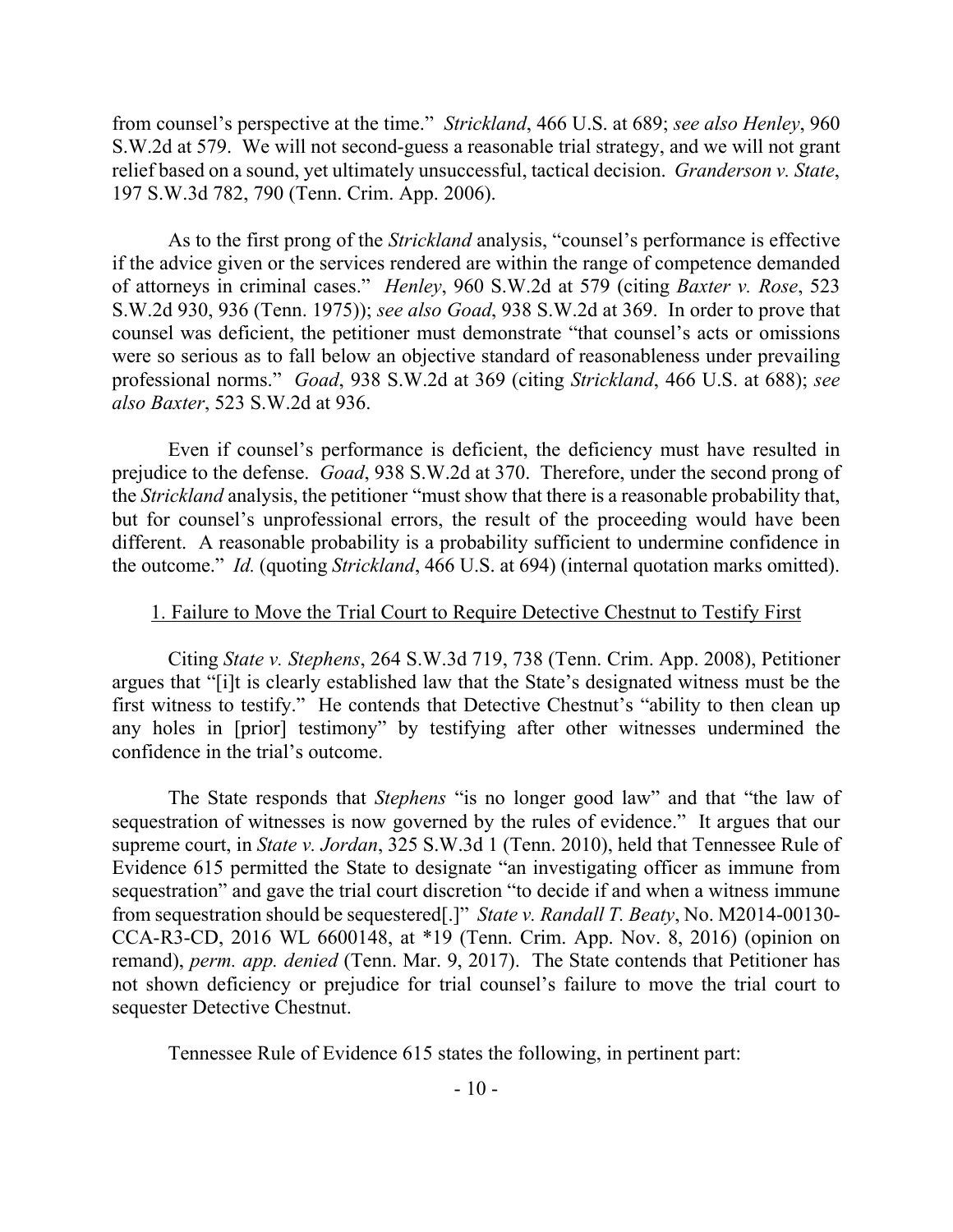At the request of a party the court shall order witnesses, including rebuttal witnesses, excluded at trial or other adjudicatory hearing. In the court's discretion, the requested sequestration may be effective before voir dire, but in any event shall be effective before opening statements. The court shall order all persons not to disclose by any means to excluded witnesses any live trial testimony or exhibits created in the courtroom by a witness.

Tenn. R. Evid. 615. The purpose of this rule is "to prevent one witness from hearing the testimony of any other witness and adjusting his testimony[.]" *Smith v. State*, 554 S.W.2d 648, 651 (Tenn. Crim. App. 1977). "[I]f the State is a party, the prosecuting attorney may designate a crime victim, a crime victim's relative, or an investigating officer as immune from sequestration." *Jordan*, 325 S.W.3d at 40.

"We acknowledge that panels of this court have said that the proper practice is for the State to call its designated representative as its first witness." *State v. Johnny James Parrish*, No. E2019-00664-CCA-R3-CD, 2020 WL 2510530, at \*14 (Tenn. Crim. App. May 15, 2020) (citing *State v. James Michael Naive*, No. M2012-00893-CCA-R3-CD, 2013 WL 4505395, at \*19 (Tenn. Crim. App. Aug. 21, 2013), *perm. app. denied* (Tenn. Dec. 11, 2013); *State v. Timothy Wright*, No. W2005-00525-CCA-R3-CD, 2005 WL 3533343, at \*3 (Tenn. Crim. App. Dec. 27, 2005), *abrogated by Randall T. Beaty*, 2016 WL 6600148 at \*15-20), *perm. app. denied* (Tenn. Oct. 8, 2020). However, this court subsequently "clarified the case law surrounding the issue of sequestration of prosecuting witnesses and held, based on *Jordan*, that 'Rule 615, as amended in 1997, supplanted the condition'" that the State's representative "'should be required to testify first or to be sequestered.'" *State v. David Roger Petty*, No. M2016-01036-CCA-R3-CD, 2017 WL 4457592, at \*9 (Tenn. Crim. App. Oct. 5, 2017) (quoting *Randall T. Beaty*, 2016 WL 3752968, at \*20).

Here, trial counsel testified that it was "pretty standard" to have an officer sitting at the prosecution table during trial as the State's representative. The post-conviction court stated that "failure of trial counsel to object to this procedure is not found to be below the standard described in *Goad* [], and therefore this issue is found to be without merit." Likewise, because there is no established law that the State's representative testify first, we conclude that trial counsel's failure to request that Detective Chestnut testify first or be sequestered did not "fall below an objective standard of reasonableness." Moreover, Petitioner has not established in what way Detective Chestnut's testimony was allegedly tainted, and thus, he cannot prove prejudice. *Goad*, 938 S.W.2d at 369 (citing *Strickland*, 466 U.S. at 688); *see also Ziberia Marico Carero v. State*, No. E2019-01123-CCA-R3-PC, 2020 WL 1873474, at \*4, \*9 (Tenn. Crim. App. Apr. 14, 2020) (finding no deficiency or prejudice when trial counsel requested the sequestration rule but the investigating officer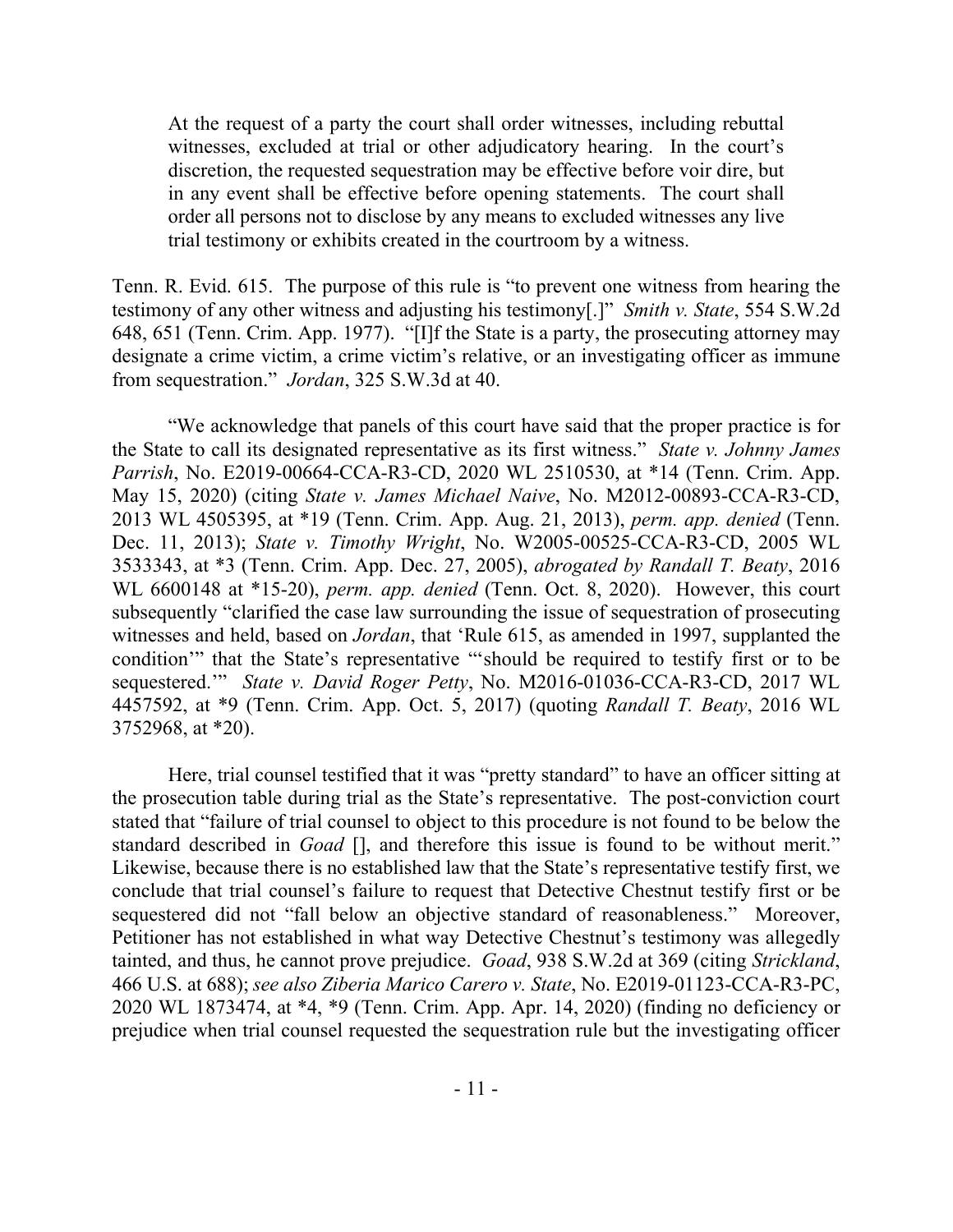remained in the courtroom as the State's representative and testified subsequent to the confidential informant), *perm. app. denied* (Tenn. Jan. 13, 2021).

# 2. Failure to Investigate and Introduce L.M.'s Medical Records

Petitioner argues that trial counsel knew of L.M.'s mental health records but failed to investigate those records and introduce them at trial. He argues that trial counsel did not seek to obtain the records by legal means and that "trial counsel chose not to pursue that investigation because trial counsel simply did not know what to do."

The State responds that Petitioner failed to produce L.M.'s medical records for the post-conviction hearing and thus did not make the necessary factual showing to establish deficiency or prejudice for failure to introduce the records at trial. Further, the State argues that Petitioner did not raise trial counsel's "failure to investigate" as an issue in the postconviction court, thus waiving the issue. In any event, the State contends that "it is unclear how trial counsel could be faulted for 'failing to investigate' medical records that he already possessed." We agree with the State.

"To succeed on a claim of ineffective assistance of counsel for failure to call a witness at trial, a post-conviction petitioner should present that witness at the postconviction hearing." *Pylant v. State*, 263 S.W.3d 854, 869 (Tenn. 2008). The postconviction court cannot speculate as to what the testimony of the missing witness may have been at trial and therefore cannot determine if the testimony would have amounted to critical evidence. *Black v. State*, 794 S.W.2d 752, 757 (Tenn. Crim. App. 1990). Without the post-conviction hearing testimony of a missing trial witness, it is nearly impossible for a petitioner to show that trial counsel's deficient performance in failing to discover or call a trial witness prejudiced the defense. *See Strickland*, 466 U.S. at 687. "The same is true for documents that a petitioner claims should have been presented at trial." *Daetrus Pilate v. State*, No. W2017-02060-CCA-R3-PC, 2018 WL 3868484, at \*5 (Tenn. Crim. App. Aug. 14, 2018), *perm. app. denied* (Tenn. Dec. 6, 2018). "Failure to present the documents at the post-conviction hearing makes it nearly impossible for [a] [p]etitioner to show that trial counsel's deficient performance in failing to obtain or introduce the document at trial prejudiced the defense." *Id*. Because Petitioner did not introduce L.M.'s medical records at the post-conviction hearing, Petitioner has not established deficiency or prejudice, and he is not entitled to relief on this issue.

# 3. Failure to Seek Admission of L.M.'s Forensic Interview

Petitioner argues that trial counsel was deficient for failure to introduce the video of L.M.'s forensic interview. The State responds that this issue was not raised at the postconviction hearing, and thus, the issue is waived.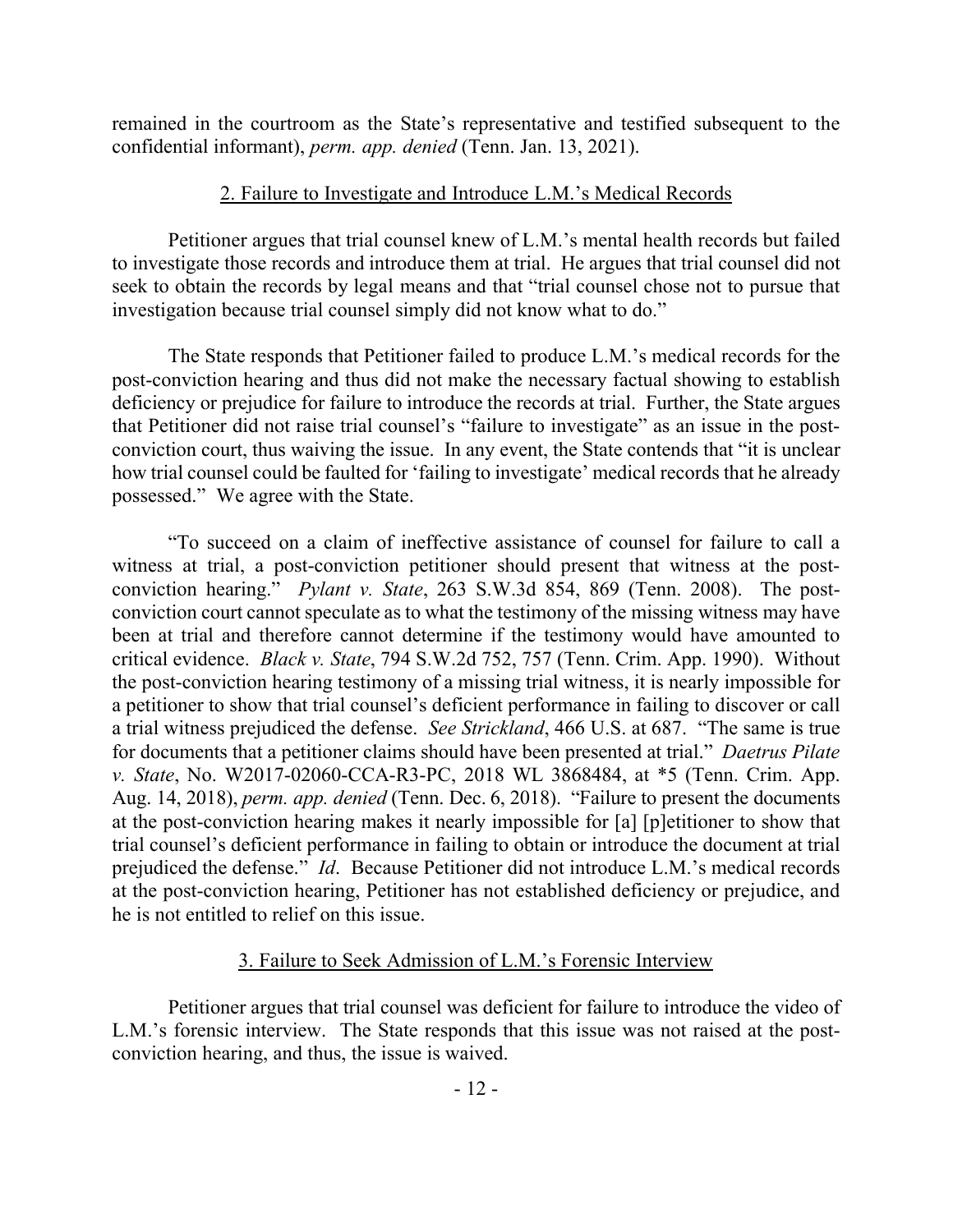At the post-conviction hearing, the following exchange occurred:

[POST-CONVICTION COUNSEL]: Do you recall whether there was a forensic interview of the victim?

. . . .

[TRIAL COUNSEL]: I don't know. I – it's pretty standard. I don't even think they would have brought a case -- this particular case, I don't think they would have brought without that interview.

Then, during Petitioner's testimony, the following exchange occurred:

[POST-CONVICTION COUNSEL]: Did -- during the investigation of this incident, was [L.M.] interviewed by the police or any representative of the law enforcement?

[PETITIONER]: Yes.

. . . .

[POST-CONVICTION COUNSEL]: Okay. Did you have a chance to discuss that with [trial counsel]?

[PETITIONER]: No, we didn't talk that much.

[POST-CONVICTION COUNSEL]: The contents of that interview. . .

[PETITIONER]: No.

[POST-CONVICTION COUNSEL]: . . . whether or not there was a transcript of that interview?

[PETITIONER]: No.

[POST-CONVICTION COUNSEL]: Okay. None of that was ever brought up to you by [trial counsel]?

[PETITIONER]: No, sir.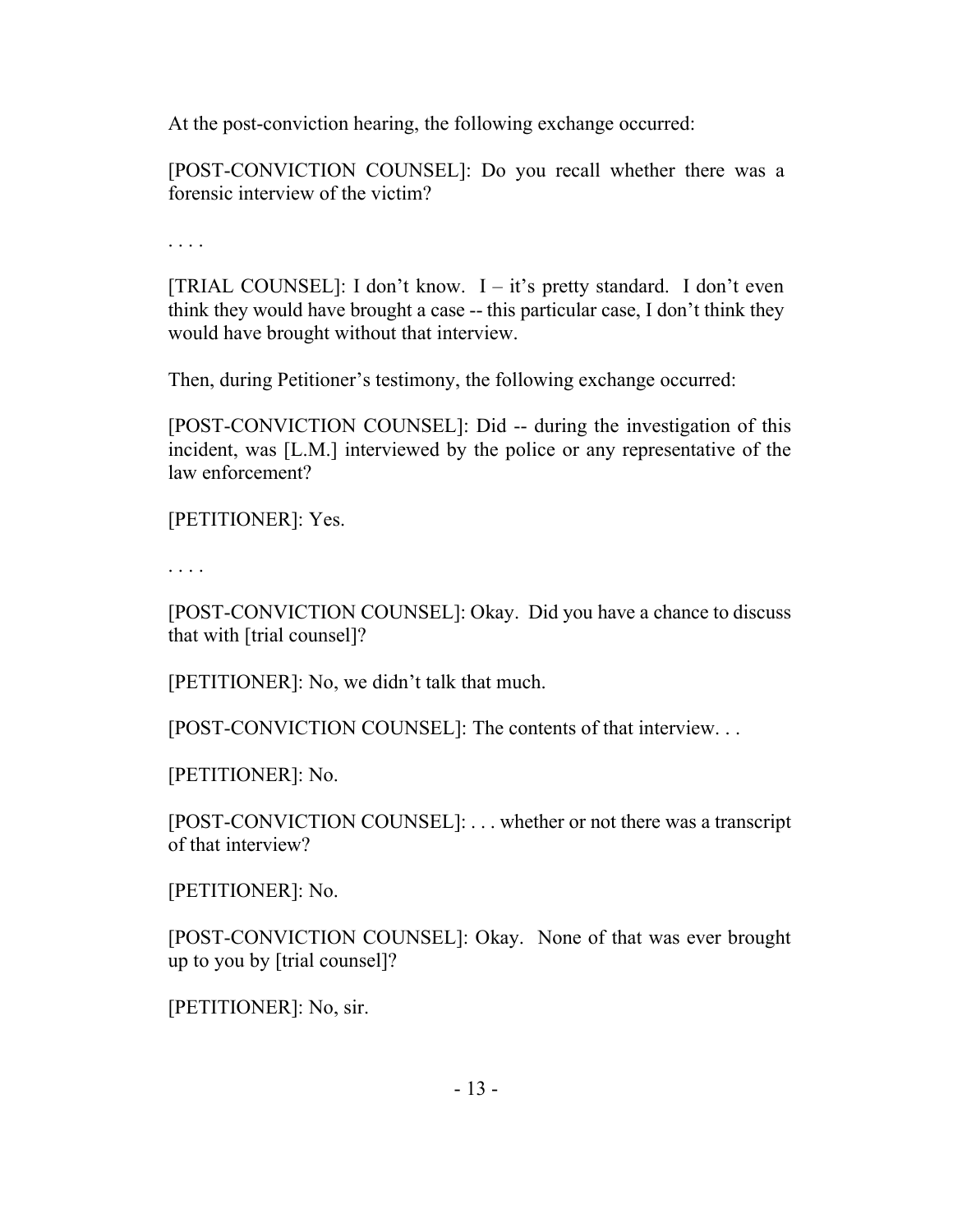[POST-CONVICTION COUNSEL]: How were you made aware that there was an interview of [L.M.] during the investigation?

[PETITIONER]: When he informed me that she would be testifying because her forensic interview was not going to be allowed.

[POST-CONVICTION COUNSEL]: And that was before trial?

[PETITIONER]: That was before trial.

[POST-CONVICTION COUNSEL]: How long before trial?

[PETITIONER]: (Respite.) It was one of the (respite) I don't remember if it was the morning before trial began or one of the times -- one of the last times we met before trial began, but it was not -- it was soon after I was made aware that trial began.

[POST-CONVICTION COUNSEL]: Okay.

[PETITIONER]: I can't remember exactly when.

[POST-CONVICTION COUNSEL]: Did you have any concerns about that interview?

[PETITIONER]: I -- I've had concerns, I would say, from the start because the story had been there has been multiple variations to the story. The night that the whole allegation came up, she changed -- you know, she said it didn't happen but, yet, then later she said it did happen. So  $I \ldots$ 

[POST-CONVICTION COUNSEL]: Do you feel that [trial counsel] properly addressed that inconsistency?

[PETITIONER]: I do not.

During closing argument, post-conviction counsel did not argue that trial counsel was ineffective for failing to introduce L.M.'s forensic interview, and the post-conviction court did not address it in its written order denying relief. Moreover, Petitioner did not introduce L.M.'s forensic interview at the post-conviction hearing to establish any alleged inconsistencies.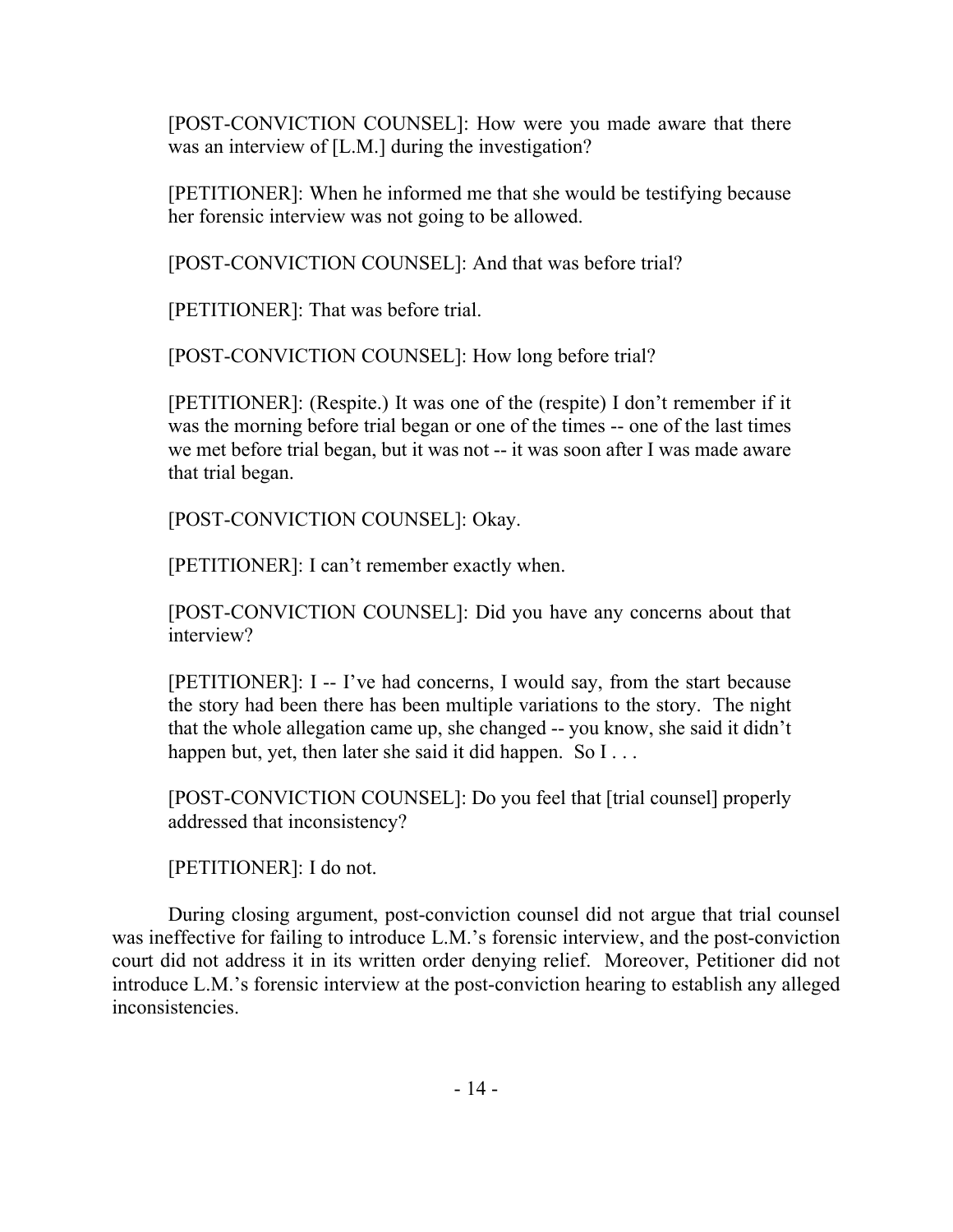It is a well-established rule that this court will not address post-conviction issues that were not raised in the petition or addressed by the post-conviction court. *Brown v. State*, 928 S.W.2d 453, 457 (Tenn. Crim. App. 1996); *State v. Smith*, 814 S.W.2d 45, 49 (Tenn. 1991); *see also Michael F. Maraschiello v. State*, No. M2019-01287-CCA-R3-PC, 2020 WL 7090200, at \*13 (Tenn. Crim. App. Dec. 4, 2020), *perm. app. denied* (Tenn. Apr. 7, 2021) ("Any issues not raised in the petition and not raised in the post-conviction court are considered abandoned."). Because Petitioner did not include this issue in the Petition and did not argue this issue as a basis for the ineffective assistance of counsel at the postconviction hearing, we conclude the issue is waived.

### 4. Failure to Communicate with Petitioner

Petitioner argues that the testimony at the post-conviction hearing established that trial counsel "made little effort to communicate with [Petitioner]" and that he did not read the notes Petitioner made during trial. He contends that this failure to communicate "led to a further lack of investigatory material" and a "a lack of favorable evidence being presented" at trial. Petitioner states that "both trial counsel and [Petitioner] testified that trial counsel sat at or behind the prosecution table *at least* all the time that witnesses were on the stand being interviewed[,]" which constituted the "majority" of trial. He asserts that trial counsel's behavior "deteriorate[d] the jury's perception" of Petitioner and biased the jury against him.

The State responds that the post-conviction court accredited trial counsel's testimony that he would "never abandon a client in a manner described by [P]etitioner" and that the court's recollection of trial mirrored trial counsel's testimony. It contends that "[t]his [c]ourt is not well-positioned to second-guess the post-conviction court's credibility determinations or its personal recollection of trial events." The State also argues that, because Petitioner failed to produce the notes he wrote at trial and did not testify as to the contents of those notes, the post-conviction court could not speculate as to what might have been in the notes and whether trial counsel's alleged inattention prejudiced Petitioner.

As we stated previously, "[f]ailure to present the documents at the post-conviction hearing makes it nearly impossible for [a] [p]etitioner to show that trial counsel's deficient performance in failing to obtain or introduce the document at trial prejudiced the defense." *Daetrus Pilate*, 2018 WL 3868484, at \*5. Moreover, "questions concerning the credibility of the witnesses, the weight and value to be given their testimony, and the factual issues raised by the evidence are to be resolved by the [post-conviction court]." *Fields*, 40 S.W.3d at 456 (citing *Henley*, 960 S.W.2d at 579); *see also Kendrick*, 454 S.W.3d at 457. Because Petitioner did not introduce his notes at the post-conviction hearing or testify as to their contents and because the post-conviction court accredited trial counsel's testimony